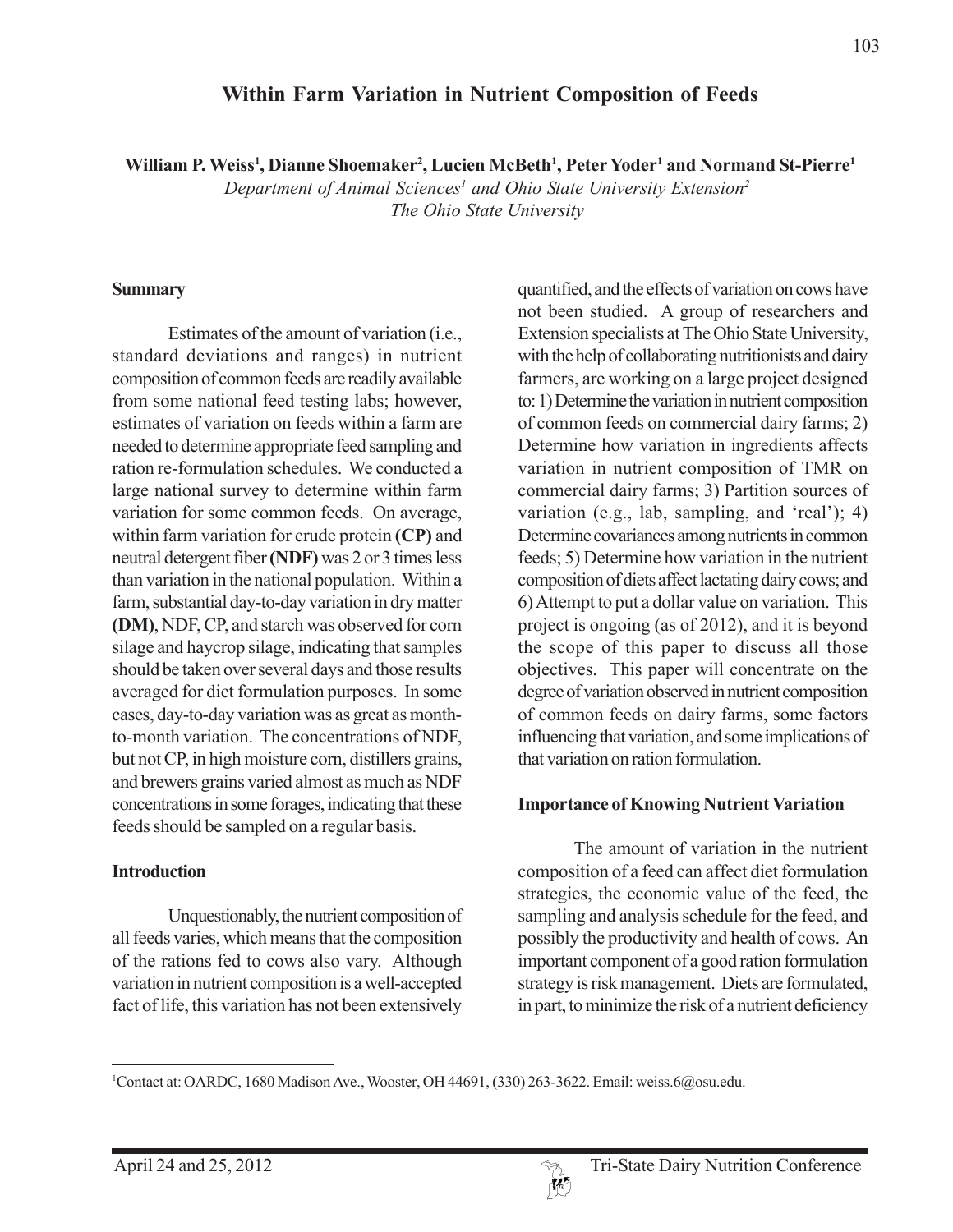that would reduce production or impair cow health. The safety factor included in ration specifications are dependent on factors such as variability in cow factors (stage of lactation, milk yield, parity, etc.) within a pen, overall quality of nutritional management on a given farm (monitoring feed bunks, consistency of the total mixed ration **(TMR)**, etc.) and the variability in the nutrient composition of the ingredients in the diet. A TMR based on ingredients that are highly variable in protein concentrations will likely be formulated to a greater protein concentration than a diet based on very consistent ingredients. This over-formulation reduces the risk that the diet will be deficient in protein because of changes in the composition of the ingredients. The need for greater safety factors for variable feeds should affect the economic value of the ingredients. For example, a diet might be formulated to contain 16% CP when based on consistent ingredients, but when based on a highly variable ingredient, the diet might be formulated to contain 17% CP. The price of the highly variable ingredient must be discounted enough to cover the cost of feeding the higher protein diet. This also has an environmental cost (i.e., greater N excretion) and in many locations that translates directly into an direct economic cost. The goal of an optimal sampling (and analysis) schedule is to minimize cost. Sampling too frequently increases feed analysis cost, but sampling too infrequently may result in lost production or health problems because a change in diet composition was not identified in a timely manner. Feeds that are extremely consistent will have a very different optimal sampling schedule than that of highly variable feed. At this time, very little is known about how variation in nutrient composition of the ration affects productivity of dairy cows, but if ration variation affects the cow, then the cost of lost milk (or health problems) will have to be factored into the valuation of the ingredients.

### **Variation in Nutrient Composition of Feeds**

Two excellent sources for nutrient composition data (including variation) of common feeds are the websites maintained by: DairyOne Cooperative (Ithaca, NY): www.dairyone.com/ Forage/services/default.asp and Dairyland Laboratories Inc. (Arcadia WI): www.dairylandlabs.com/. (Note: Other qualified labs are available for feed analysis)

For many feeds, these data bases include thousands of samples from a wide geographic area, multiple years, multiple hybrids and varieties, diverse growing conditions, different manufacturing systems (e.g., distilleries or flour mills), etc. so that the data from those sources represent a national population. In other words, if you take a random sample of corn silage or distillers grain from the U.S., it would likely fit the population of samples in those 2 data bases. Although national data are valuable, they most likely do not accurately reflect variation in nutrient composition in feedstuffs within a farm. As a population becomes more specific (e.g., corn silage from across the US vs. corn silage grown on Farm X in 2012), we expect the standard deviation to become smaller because many fewer sources of variation occur on Farm X than what occurs across the U.S. Knowing variation in feed composition at the farm level, rather than at a national or global level, will allow us to fine tune ration safety factors, compare economic value of feeds more accurately, and set up optimal sampling schedules for specific farms.

# *Methodology*

To determine variability in feed composition at the farm level, 50 well-managed dairy farms from across the U.S. (20 within Ohio, 30 outside of Ohio) were enrolled in this project. The nutritionists for the farms were given a detailed sampling protocol so that sampling procedures would be consistent across farms and then all major ingredients added at the farm to the TMR mixer for the 'high group' were sampled once monthly. Nutritionists were free to add new ingredients or stop feeding ingredients at their discretion. All samples from all farms were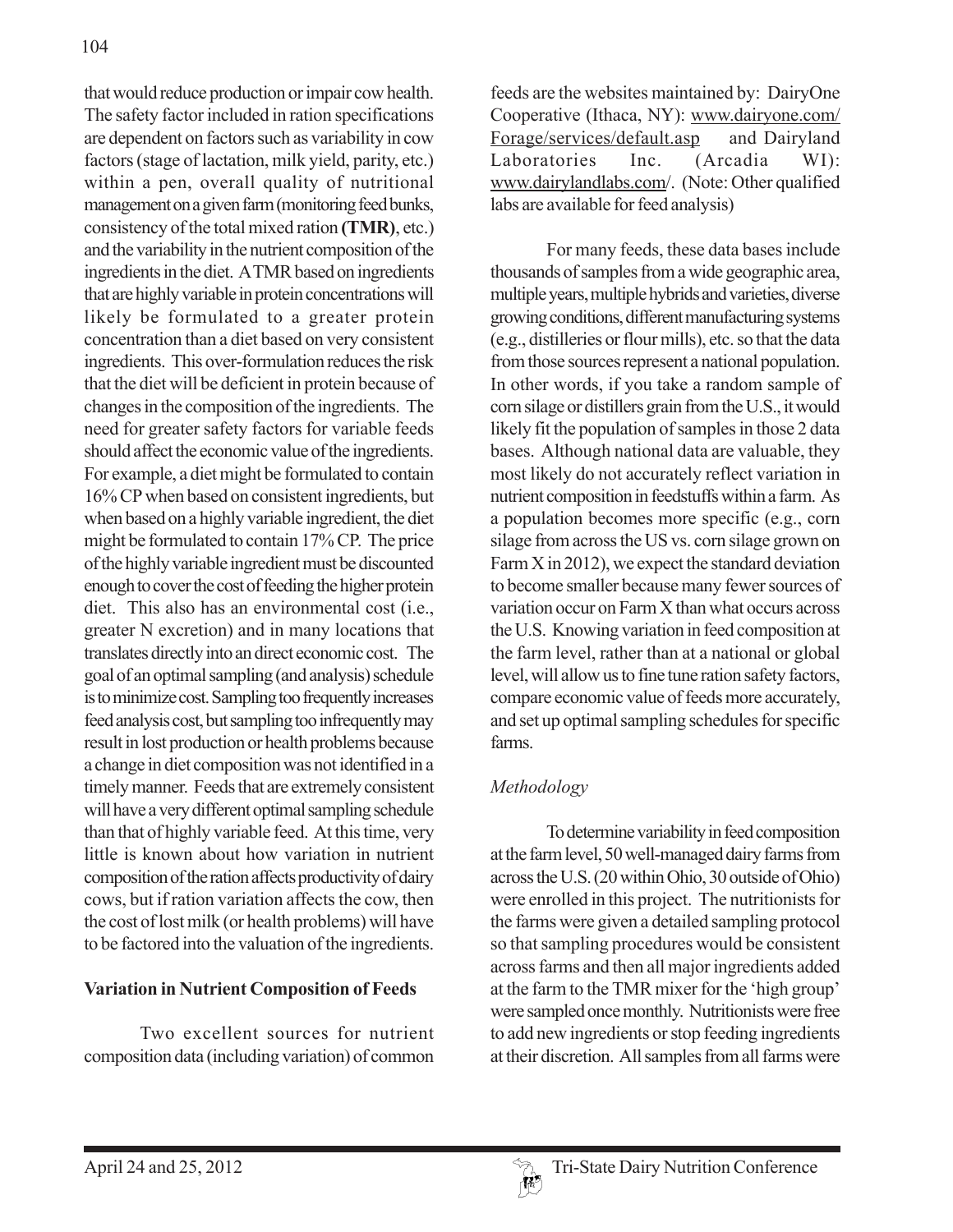sent to a common lab (Cumberland Valley Analytical Services, Hagerstown, MD) and analyzed via wet chemistry for DM, CP, NDF, ash, and major minerals (ash and minerals will not be discussed in this paper). Statistics on nutrient composition were then calculated within each farm and feed. If a farm identified different populations of a feed, statistics were calculated for each designated population. For example, if a farm sent in samples identified as "bunker corn silage" and "bag corn silage", those 2 feeds were kept separate. If samples were designated simply as corn silage, all samples were considered to be from the same population. The final data set contained 4700 samples from 49 farms (one farm dropped out of the project) from 10 states (CA, IA, MI, NM, NY, OH, SD, UT, TX, and WI). Data from 49 general ingredients (i.e., all corn silages were considered one ingredient even though farms may have used 2 different corn silages), plus samples of commercial mixes, preblends, and TMR, were obtained. For this analysis, ingredients had to be sampled at least 4 times on a specific farm during the 12 month period and had to be fed by at least 5 farms. Many feeds met that criteria, but for this paper, discussion will be limited to corn silage, legume hay, legume silage, small grain silage, straw, dry shelled corn, high moisture corn, dried distillers grains, soybean meal, and wet brewers grains.

Short term (day-to-day rather than over a year) variation in haycrop silage and corn silage was evaluated by sampling those silages on 14 consecutive days on 8 farms near Wooster, OH. On 4 of those farms, independent duplicate samples (multiple handfuls were taken, mixed, and a subsample was placed in a bag and then that process was repeated) were taken each day. Corn silage was assayed for DM, NDF, and starch, and haycrop silage was assayed for DM, NDF, and CP. All assays were conducted in duplicate at the OARDC Dairy Nutrition Lab using standard wet chemistry methods.

### *Day-to-Day Variation in Nutrient Composition of Silages*

Within a farm and over a relatively short period, day-to-day variation in nutrient composition of silages on many farms was substantial (Figure 1 and Table 1). For corn silage, the day-to-day variation in starch was greater than NDF, which was greater than DM [coefficients of variation **(CV)** were 9.5, 6.2, and 5.3, respectively]. The day to day variation in those nutrients did not follow any discernable pattern (Figure 1). For the 8 farms, the **average** range in starch concentration in corn silage was 12.2 percentage units over a 14 day period. The most consistent corn silage (within a farm) had a range in starch concentration of 6.3 percentage units, and the most variable had a range of 27.7 units (Table 1). If that variation is real (i.e., not caused by sampling or laboratory error), a deviation of about 14 units from the mean (i.e., half the range) would alter the starch concentration of the diet by about 3.5 percentage units if silage comprised 25% of the TMR. That degree of change could be enough to cause rumen upset. Day-today variation in corn silage NDF was also substantial, but the variation was more consistent from farmto-farm than the farm-to-farm variation in starch. The most consistent farm had a range of 7.3 percentage units in NDF; whereas, the most variable farm had a range of 11.2 percentage units in corn silage NDF. For the most variable farm, a deviation of 5.6 units from the mean would change TMR NDF by about 1.4 percentage units (assuming corn silage had a 25% inclusion rate). Although DM was more consistent than the carbohydrates, it still ranged within a farm from 5.1 units up to 10.4 units. Because diets are formulated on a DM basis but delivered on an as-fed basis, a deviation of 5 percentage units in DM could substantially alter diet composition.

For hay crop silage, DM was most variable, followed by CP, and then NDF ( $CV = 8.5, 5.8$ , and 5.0, respectively). The range in variation

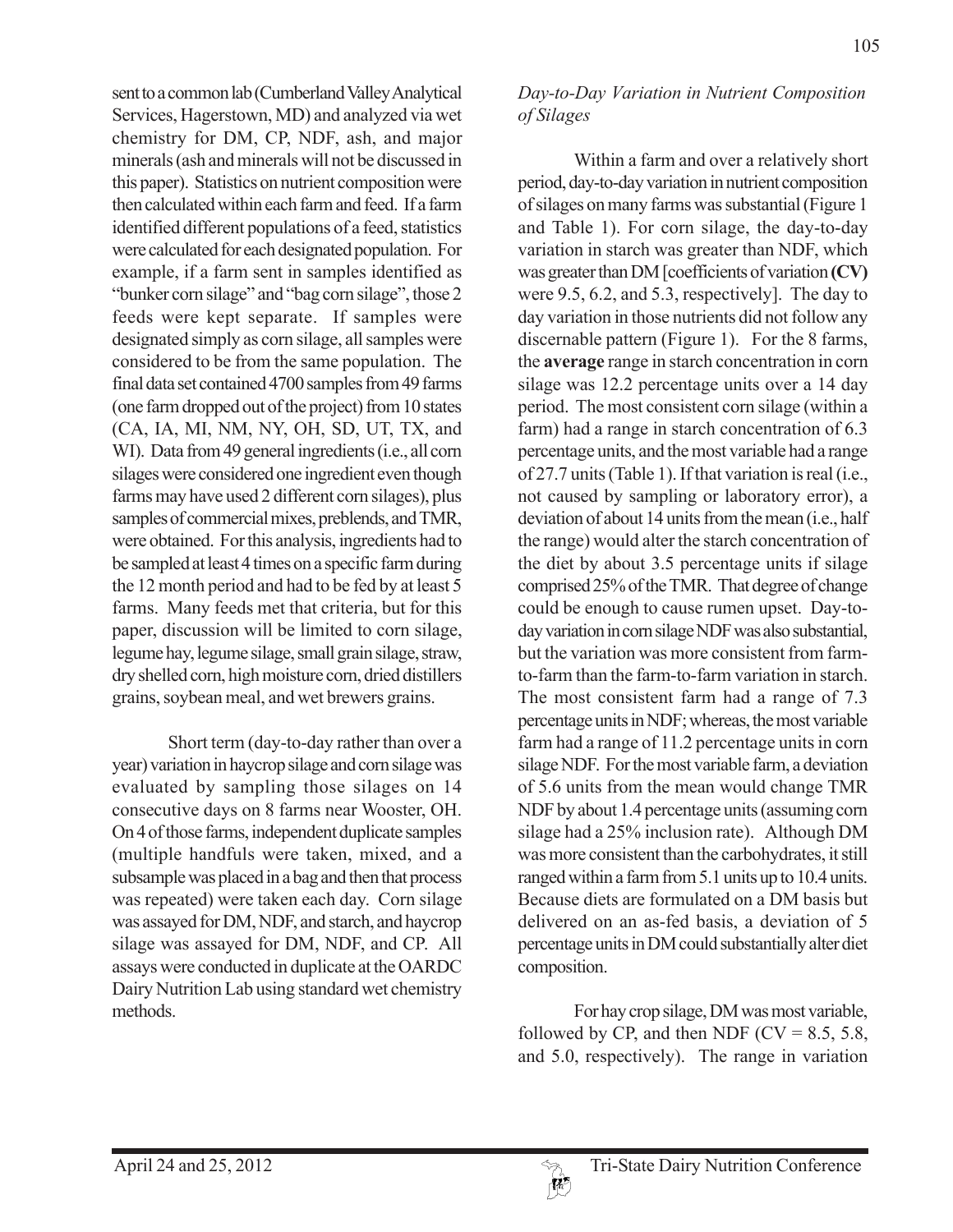between farms was large (Table 1). The range in DM concentrations within a farm was more than 5 times greater for the least consistent hay crop silage compared with the most consistent. The range in NDF and CP varied about 4-fold between the most and least consistent haycrop silages. Contrary to conventional wisdom, within a farm over a short period of time, haycrop silage was a more consistent source of NDF than was corn silage (5.0 vs. 6.2) CV for haycrop and corn silages, respectively).

Even though day-to-day variation in corn and haycrop silages was substantial, it was much less than what was observed in the national population. The average standard deviation within a farm was 2 to 3 times less than the SD for the national population (Table 1). When developing optimal sampling schedules, if actual variance on a given farm is not known, the average within farm SD shown in Table 1 would be more accurate than using the national SD.

An obvious question is: Why is corn and haycrop silages so variable over a short period of time? One possible reason is laboratory error; however, all assays were conducted in duplicate, and averaging the duplicate values had essentially no effect on SD, CV, or ranges when compared to using a single laboratory value for each day (data not shown). Another potential source of variation is sampling error. Sampling error can be defined as variation among samples from a defined population (assuming no laboratory error). For example, if you had a pile of 2000 lb of corn silage that was going to be fed to a single pen of cows today and you took 10 samples from the pile, the variation among those samples is sampling error (again assuming no analytical error). To evaluate sampling error, duplicate samples were taken each day on 4 farms. Averaging the results from the duplicate samples reduced variation by 13 to 25%, depending on the nutrient and type of silage (Figure 2). Sampling error is clearly an important source of variation, and it is probably greater than our

estimates because with the sampling protocol we followed, 2 duplicate samples may not have been adequate to represent all the sampling error. Indeed a substantial amount of the day-to-day variation we observed over the 14 day period is most likely sampling error. Even though the cow does not experience sampling error, it can have a significant impact on diet formulation and the cows. High sampling error means that you should not have great confidence in the results from a single sample. Rather, multiple samples should be taken over a short period of times (days) and the average of those samples should be used for diet formulation. We used Monte Carlo techniques to randomly select samples from the 14 day-to-day study and determined that the mean of 3 samples consistently matched the overall mean (over 14 days) for NDF within each farm. A single randomly selected sample was within  $\frac{+}{5\%}$  of the mean only 50% of the time.

The effect of an ingredient on the variation observed in the TMR is dependent on variation in the ingredient and on the inclusion rate of the ingredient. The effect an ingredient has on the variation of the total diet changes with the square of the inclusion rate. This means that when the inclusion rate of an ingredient is doubled, its effect on total diet variance does not increase by a factor of 2, but by a factor of 4 (i.e., 2 squared). Relying on multiple ingredients, each with a limited inclusion rate, can greatly reduce variation in the TMR. This is illustrated in Figure 3. The NDF concentrations of corn silage and hay crop silage from 2 farms are highly variable day-to-day; however, if the TMR contained 25% corn silage and 25% haycrop silage, the concentration of forage NDF in the diets is less variable. In Farm A (Figure 3), the CV for corn silage and haycrop silage are 5.3 and 4.3 respectively, but the CV for the mix is only 3.7. For Farm B, the CV for corn silage is 7.3 and 2.9 for haycrop, and for the mix, it is 4.3. For both farms, the CV of the mix is much less than the average of the CV for the 2 forages.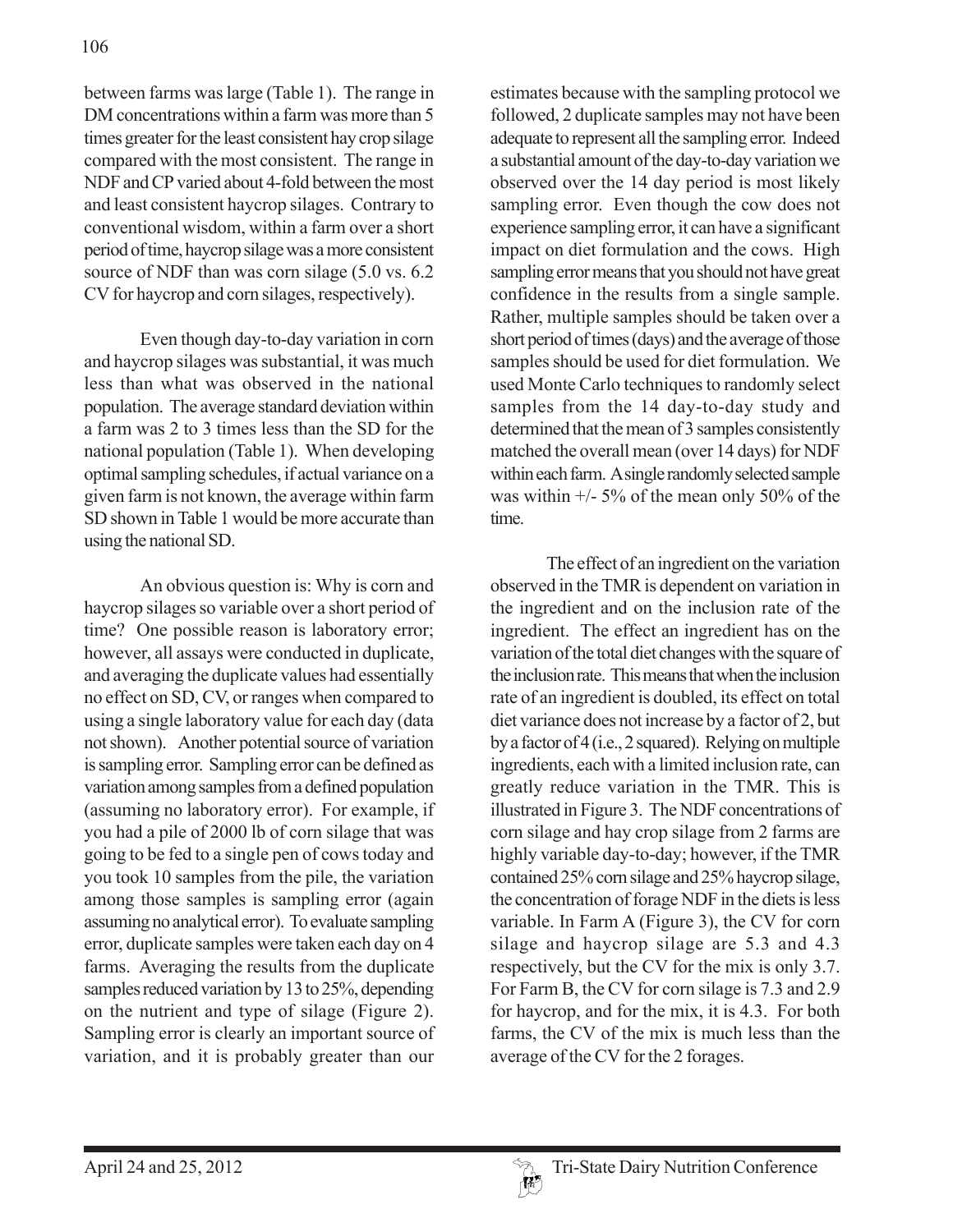Measures of the month to month variation in nutrient composition of forages within farms are shown in Tables 2 and 3, and variation in concentrate feeds are shown in Tables 4 and 5. For comparison purposes, means and SD of the same feeds but for the national population are shown in Table 6. General observations include:

- 1. As expected, DM concentrations of silages were much more variable than DM concentrations of dry forages, and corn silage DM was less variable than the haycrop silage DM (Figure 4).
- 2. Relative variation in CP concentration were similar among the forages except for straw but the high CV for straw is misleading because straw has such a low concentration of CP.
- 3. The variation in NDF concentration varied among forages (legume hay was most variable, then legume silage, then small grain and corn silages, and straw was most consistent).
- 4. Unexpectedly, the relative variation in corn silage NDF over 12 months was essentially the same as observed over a period of 14 days (Tables 1 and 2). However, as would be expected, the average variation in NDF of haycrop silage over a 12 month period was substantially greater than what was observed over a 14 day period  $(CV =$ 8.7 vs. 5.0).
- 5. The average SD (within farm) for DM, CP, and NDF were usually one-third to one-half as great as the SD for the national population, except for legume hay. The SD for legume hay in the limited population (Table 3) may have been similar to the national population (Table 6) because farms often purchase hay from national markets.

More important than average within farm variation in forage composition is the range in within 107

farm variation that was observed (Table 3). Some of the farm-to-farm differences in variability could be caused by sampling variation (different people sampled at different farms, storage structures differed, etc.), but some is likely real variation. For the forages on the most consistent farms, the range in CP and NDF concentrations were so small as to have little biological (and economic) importance. On the other hand, for the most variable farms, the range in NDF was 16 to 22 percentage units, depending on the forage (8 to 11 percentage unit deviation from the mean). At a 25% inclusion rate, this amount of variation could change forage NDF concentrations of the TMR by 2 to 3 percentage units. The range in CP concentrations for the least consistent farms is great enough to also cause substantial change in CP concentration of the TMR. For the most consistent farms, repeated sampling of the forages would be unnecessary; however, for the more variable farms, frequent sampling would be needed to quickly identify when forage composition changed.

### *Month-to-month variation in concentrates*

As expected, the average variation in DM, CP, and NDF for the concentrates was less than for the forages (Tables 2 and 4). However, variation in NDF in many of the concentrates was substantial. In most situations, the **average** within farm variation in CP or NDF concentrations would have minor effects on TMR nutrient composition. The average deviation (range divided by 2) in CP concentration for most of the concentrates would change the CP concentration of the TMR by about 0.3 percentage units with an inclusion rate of 20% (a change of 0.6 units is possible with wet brewers grains). Assuming a 20% inclusion rate and average within farm variation for concentrate NDF, diet NDF could change by 0.3 to 0.8 percentage units (a change that likely would have little effect on the cow). The average within farm SD for the concentrates was much smaller than the SD for the national population (Tables 4 and 6), even though many of those

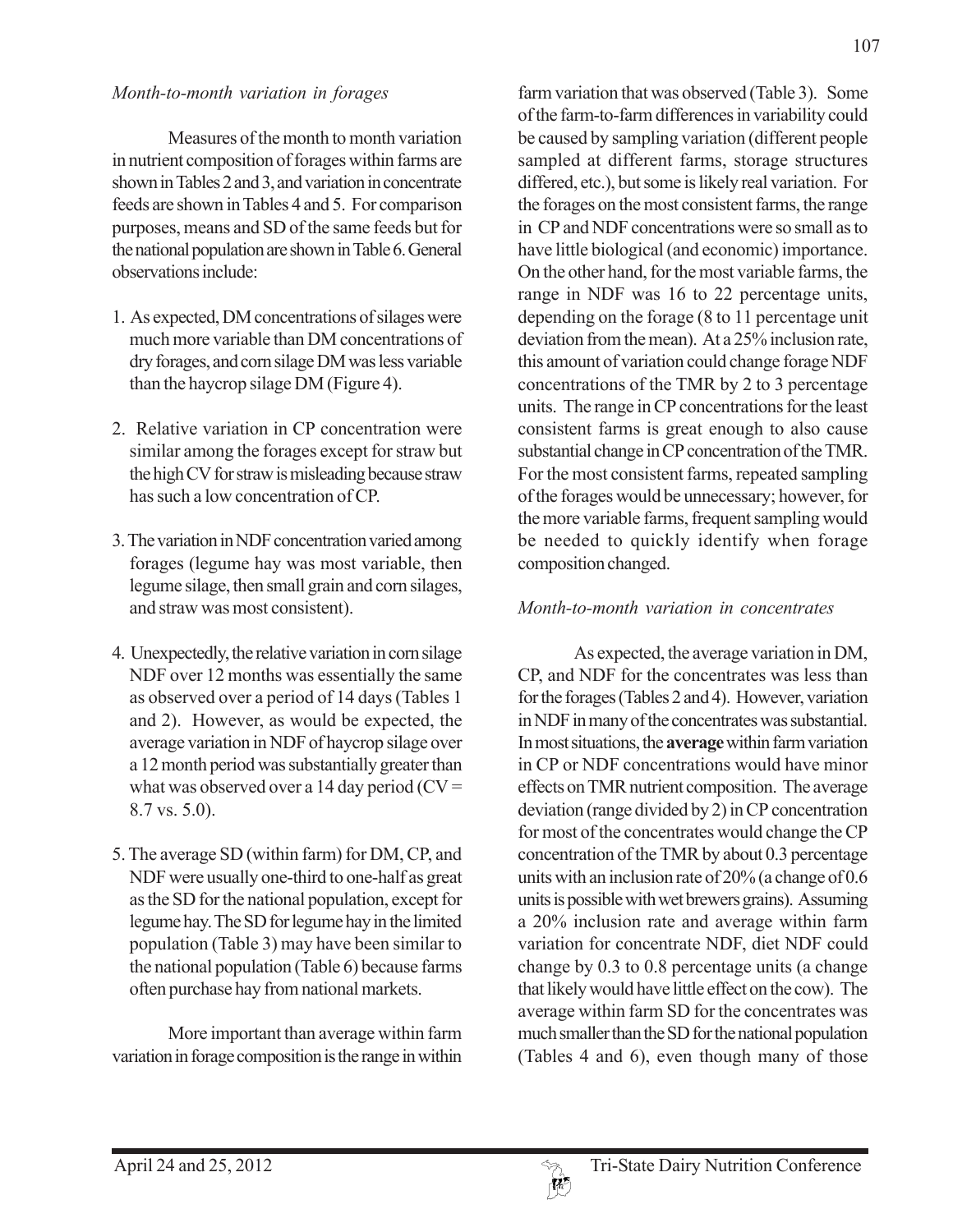concentrates are marketed nationally. For the national population, dry corn was more variable in CP and NDF than high moisture corn, but the opposite was observed for average within farm variation. This discrepancy may be caused by sample mis-identification in the national database (e.g., ear corn identified as shell corn). In the national data base, dried distillers and wet brewers grains had similar variation in CP concentration, but the distillers grains were much more variable in NDF concentration  $(CV = 16.1 \text{ vs } 9.1)$ . For the average within farm variation, distillers grains were less variable in CP than were wet brewers, and the 2 feeds had similar variability in NDF.

The range in variation among farms for the concentrates (Table 5) is more important than the average variation (Table 4). For example, the DM concentration for high moisture corn from one farm varied by 19 percentage units over the year, which is enough to substantially affect the amount of corn DM fed in a diet. The largest month to month range in DM concentration of wet brewers could also affect the TMR. For most of the concentrates (the exception is wet brewers), even for the most inconsistent farm, the variation in CP probably would not cause major issues. The most inconsistent wet brewers with respect to CP could cause important changes in CP concentrations of the TMR. On farms that experienced the greatest range in NDF concentrations for high moisture corn, distillers, and wet brewers grains, the NDF concentration of the TMR could be altered enough to affect cows. The NDF concentration of soybean meal could vary tremendously; however, inclusion rate for soybean meal is usually <10%, and some of that variation is likely a result of not identifying low and high protein soybean meal as separate feeds. Assuming that concentrate feeds within a farm do not vary enough to justify sampling and nutrient analysis is clearly wrong, at least for NDF. The NDF concentration of high moisture corn, brewers grains, and distillers grains should be monitored. An often stated complaint about distillers grains is that it is too

variable. Based on data in Table 4 and 5, distillers and brewers grains have similar variation, and for NDF, distillers grains were actually more consistent than high moisture corn.

## **Implications**

- 1. The amount of within farm variation for specific feeds differs widely among farms. This means sampling schedules should differ widely among farms (increased sampling for farms with greater variability).
- 2. Day-to-day variability in corn silage and haycrop silage is very large and often as great as monthto-month variation. **Single samples should not be relied upon to provide an accurate description of the feed, and substantial changes in diet formulation should not be done based on results from a single sample.** Results from 2 or 3 samples taken within a short period of time (1 or 2 weeks) should be averaged and the average used in diet formulation. Duplicate samples taken on a single day reduced day-to-day variation but probably not enough to justify the added costs, at least on smaller farms.
- 3. Multiple sources of nutrients, even highly variable sources, greatly reduce the variation in the nutrient composition of the TMR.
- 4. For many concentrates, the CP and NDF concentrations (and DM for wet feeds) vary substantially. The variation in NDF was large enough that effects on cows might be observed if the changes in composition were not used in diet formulation.
- 5. A month-to-month (day-to-day) change in nutrient composition of a feed could substantially alter its inclusion rates when linear programming is used for diet formulation. If the change in nutrient composition was not 'real' (e.g., sampling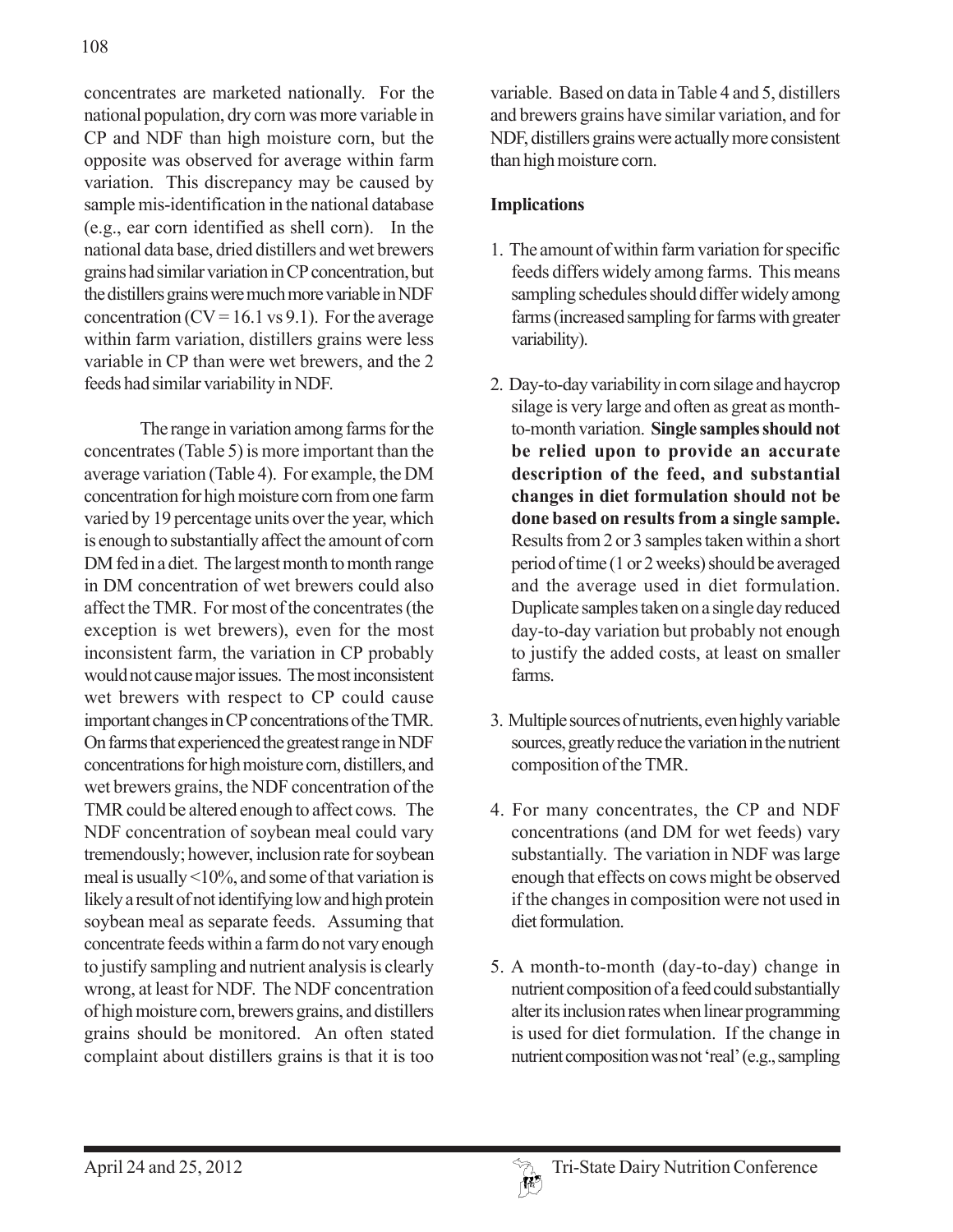variation), multiple sampling of ingredients could actually increase variation in TMR. Averaging sample results should reduce this effect.

# **Acknowledgements**

This project was supported by National Research Initiative Competitive Grant no. 2009- 55206-05242 from the USDA National Institute of Food and Agriculture. We also thank the cooperating dairy farms and their nutritional consultants.



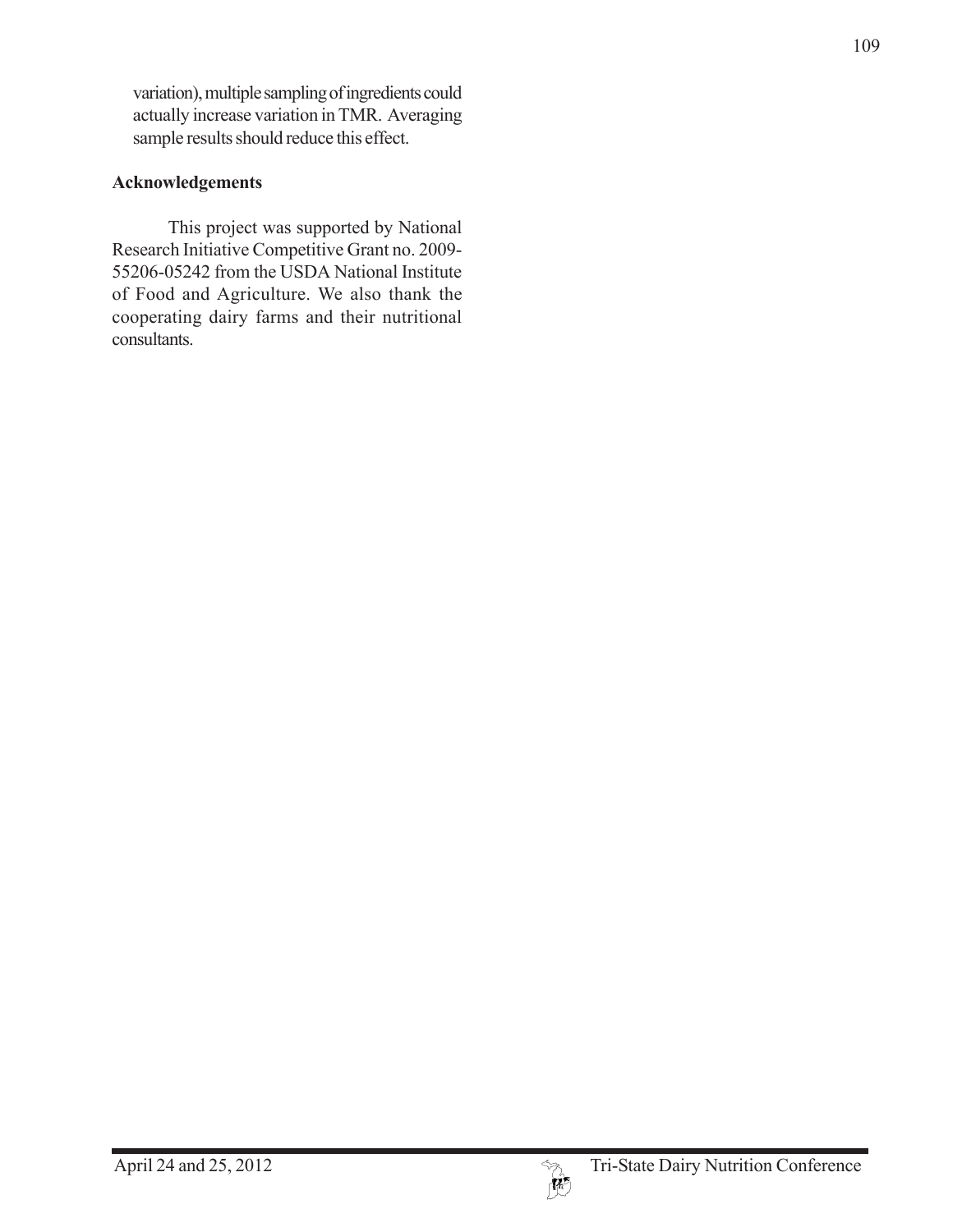|                                             |               | Corn Silage   |               |               | Hay Crop Silage |               |  |  |
|---------------------------------------------|---------------|---------------|---------------|---------------|-----------------|---------------|--|--|
|                                             |               | NDF, $\%$     | Starch, %     |               | NDF, $%$        | $CP, \%$      |  |  |
|                                             | DM, $\%$      | of DM         | of DM         | DM, $\%$      | of DM           | of DM         |  |  |
| Averages <sup>2</sup>                       |               |               |               |               |                 |               |  |  |
| Mean                                        | 38.8          | 40.4          | 31.7          | 43.6          | 47.6            | 17.3          |  |  |
| <b>SD</b>                                   | 2.07          | 2.52          | 3.02          | 3.70          | 2.38            | 1.01          |  |  |
| <b>CV</b>                                   | 5.3           | 6.2           | 9.5           | 8.5           | 5.0             | 5.8           |  |  |
| Range, % units                              | 7.3           | 8.8           | 12.2          | 11.8          | 8.5             | 3.4           |  |  |
| $\rm{Ranges}^3$                             |               |               |               |               |                 |               |  |  |
| Mean                                        | $31.5 - 45.7$ | $35.4 - 45.0$ | $27.0 - 39.2$ | $32.5 - 55.7$ | $36.1 - 58.2$   | $15.1 - 21.9$ |  |  |
| <b>SD</b>                                   | $1.50 - 3.04$ | $2.16 - 3.27$ | $2.05 - 5.26$ | $1.00 - 6.66$ | $0.92 - 3.64$   | $0.37 - 1.61$ |  |  |
| Range                                       | $5.1 - 10.4$  | $7.3 - 11.2$  | $6.3 - 27.7$  | $3.4 - 19.1$  | $3.2 - 13.6$    | $1.2 - 4.9$   |  |  |
| National Population statistics <sup>4</sup> |               |               |               |               |                 |               |  |  |
| Mean                                        | 33.4          | 41.7          | 34.0          | 40.1          | 47.0            | 20.5          |  |  |
| <b>SD</b>                                   | 6.1           | 5.4           | 7.3           | 10.3          | 5.7             | 3.0           |  |  |
| <b>CV</b>                                   | 18.3          | 13.0          | 21.5          | 25.7          | 12.1            | 14.6          |  |  |

**Table 1.** Day-to-day variation in nutrient composition of corn silage and haycrop silage on 8 dairy farms in northeastern Ohio.<sup>1</sup>

1 Samples of corn silage and haycrop silage were taken for 14 consecutive days during a time when the silages did not knowingly change (i.e., same storage structure, same growing season, same cutting, etc.).

2 The mean, standard deviation (SD), coefficient of variation [CV; (mean/SD) x 100] and range (maximum daily value - minimum daily value) were calculated for each farm and then averaged for the 8 farms.

<sup>3</sup>These ranges were calculated between farms (e.g., on the most consistent farm, corn silage DM ranged by 5.1 units, but on the most inconsistent farm, it ranged by 10.4 units).

4 Data are from DairyOne Forage (Ithaca, NY) Summary (mixed mostly legume silage was used for haycrop silage) on samples analyzed from May, 2010 to May, 2011.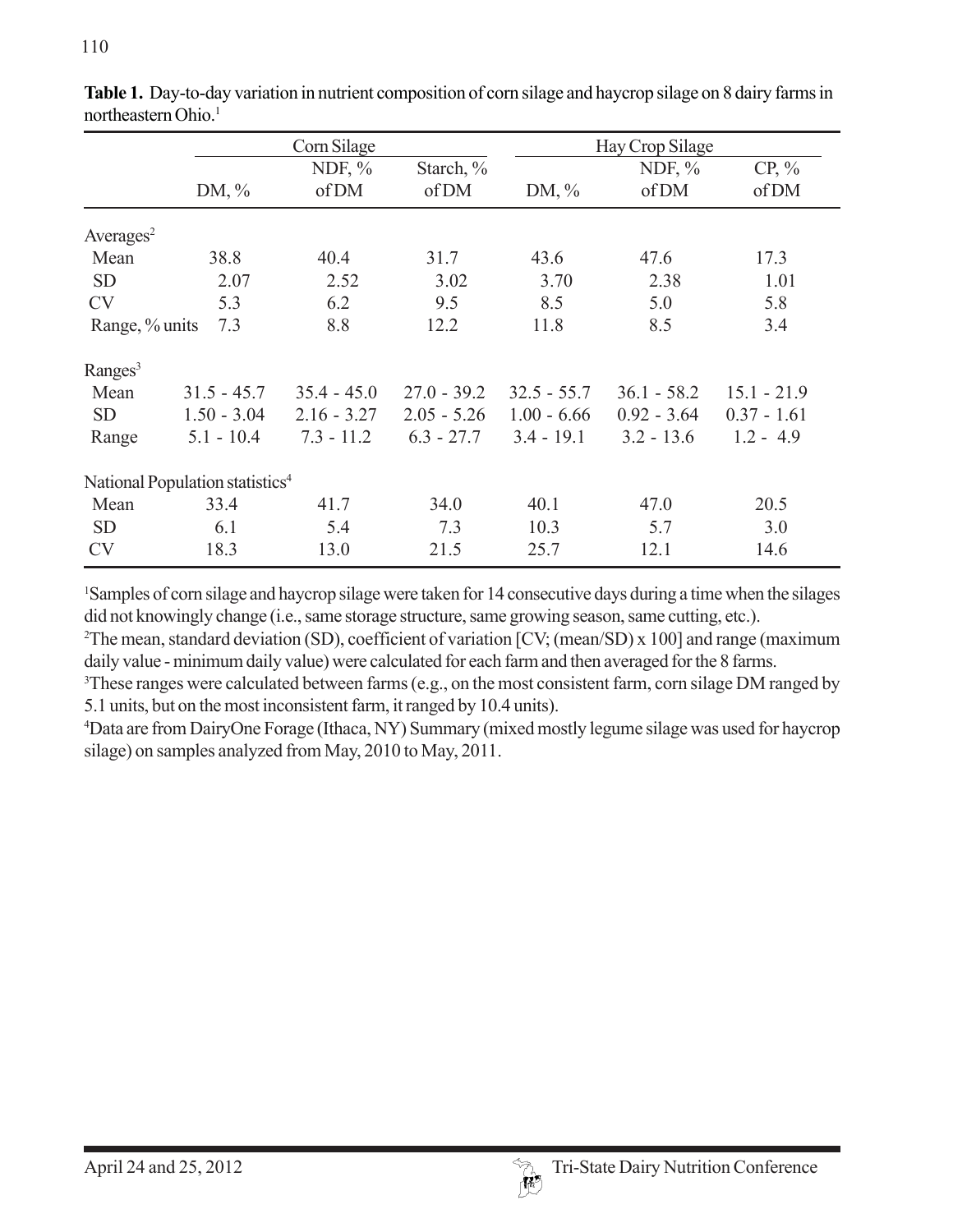|                                        | DM, % | CP, % of DM | NDF, % of DM |  |
|----------------------------------------|-------|-------------|--------------|--|
| Corn silage (data from 48 farms)       |       |             |              |  |
| Mean                                   | 34.1  | 7.9         | 40.8         |  |
| SD <sup>2</sup>                        | 2.67  | 0.55        | 2.60         |  |
| CV <sup>2</sup>                        | 7.8   | 7.0         | 6.4          |  |
| Range                                  | 9.1   | 2.0         | 8.8          |  |
| Legume hay (data from 21 farms)        |       |             |              |  |
| Mean                                   | 87.8  | 21.2        | 37.5         |  |
| <b>SD</b>                              | 2.46  | 2.01        | 4.20         |  |
| <b>CV</b>                              | 2.8   | 9.4         | 11.2         |  |
| Range                                  | 8.2   | 6.3         | 13.2         |  |
| Legume silage (data from 38 farms)     |       |             |              |  |
| Mean                                   | 42.8  | 21.5        | 39.9         |  |
| <b>SD</b>                              | 6.29  | 1.64        | 3.47         |  |
| <b>CV</b>                              | 14.7  | 7.6         | 8.7          |  |
| Range                                  | 20.7  | 5.2         | 10.9         |  |
| Small grain silage (data from 9 farms) |       |             |              |  |
| Mean                                   | 37.3  | 13.0        | 53.6         |  |
| <b>SD</b>                              | 3.27  | 1.46        | 3.29         |  |
| <b>CV</b>                              | 8.8   | 11.2        | 6.1          |  |
| Range                                  | 10.6  | 4.6         | 9.5          |  |
| Straw (data from 15 farms)             |       |             |              |  |
| Mean                                   | 87.8  | 4.7         | 79.8         |  |
| <b>SD</b>                              | 3.78  | 1.16        | 2.41         |  |
| <b>CV</b>                              | 4.3   | 24.7        | 3.0          |  |
| Range                                  | 11.7  | 3.4         | 7.3          |  |

Table 2. Variation in nutrient composition of forages within farms over a 12 month period.<sup>1</sup>

1 Samples were taken once monthly if the forage was fed on the farm. Samples are not necessarily from the same population (i.e., corn silage could come from different structures, fields, etc; hay crops could be different cuttings, fields, etc.). The statistics are calculated within each farm and then averaged across farms.  $2SD = Standard deviation$  and  $CV = coefficient$  of variation.

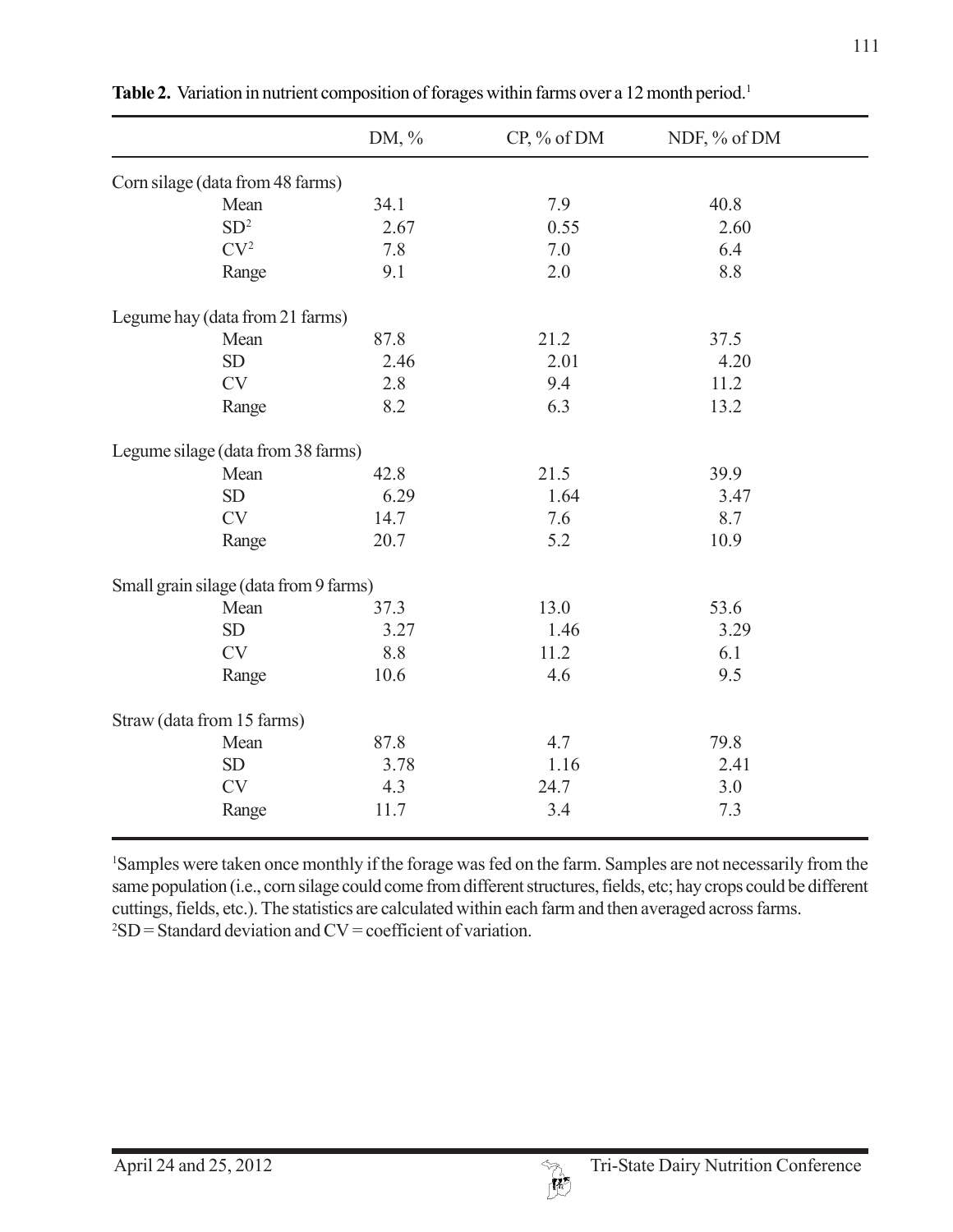|                                         | DM, $\%$       | $CP, \%$ of DM | NDF, $%$ of DM |  |
|-----------------------------------------|----------------|----------------|----------------|--|
| Corn silage (data from 48 farms)        |                |                |                |  |
| Mean                                    | $29.9 - 43.1$  | $6.8 - 11.8$   | $35.1 - 51.2$  |  |
| SD <sup>2</sup>                         | $0.80 - 5.00$  | $0.24 - 1.27$  | $1.16 - 6.52$  |  |
| Range                                   | $2.5 - 17.9$   | $0.8 - 4.7$    | $4.1 - 22.1$   |  |
| Legume hay (data from 21 farms)         |                |                |                |  |
| Mean                                    | $72.3 - 88.5$  | $18.3 - 24.6$  | $30.9 - 43.9$  |  |
| <b>SD</b>                               | $1.17 - 9.79$  | $1.18 - 3.62$  | $0.68 - 7.32$  |  |
| Range                                   | $2.1 - 20.7$   | $3.7 - 11.1$   | $1.6 - 16.6$   |  |
| Legume silage (data from from 38 farms) |                |                |                |  |
| Mean                                    | $27.2 - 49.9$  | $17.8 - 23.8$  | $32.1 - 47.3$  |  |
| <b>SD</b>                               | $2.93 - 11.1$  | $0.33 - 2.64$  | $1.21 - 6.01$  |  |
| Range                                   | $8.6 - 41.3$   | $0.9 - 9.1$    | $2.6 - 19.0$   |  |
| Small grain silage (data from 9 farms)  |                |                |                |  |
| Mean                                    | $31.4 - 61.7$  | $10.3 - 17.1$  | $42.2 - 64.0$  |  |
| <b>SD</b>                               | $1.67 - 4.62$  | $0.59 - 3.76$  | $1.36 - 6.88$  |  |
| Range                                   | $4.4 - 17.1$   | $1.6 - 13.6$   | $4.0 - 17.2$   |  |
| Straw (data from 15 farms)              |                |                |                |  |
| Mean                                    | $82.3 - 90.8$  | $3.7 - 5.8$    | $72.4 - 82.6$  |  |
| <b>SD</b>                               | $0.76 - 13.40$ | $0.27 - 2.73$  | $1.21 - 4.59$  |  |
| Range                                   | $1.4 - 42.5$   | $0.8 - 8.9$    | $2.8 - 15.5$   |  |

Table 3. Within farm ranges (over a maximum 12 month period) in variation in nutrient composition of forages.<sup>1</sup>

1 Samples were taken once monthly if the forage was fed (not all forages were fed for 12 months on all farms). Samples are not necessarily from the same population (i.e., corn silage could come from different structures, fields, etc; haycrops could be different cuttings, fields, etc.). The statistics are calculated within each farm and then the minimum and maximum among farms were determined.  $2SD = Standard deviation$ .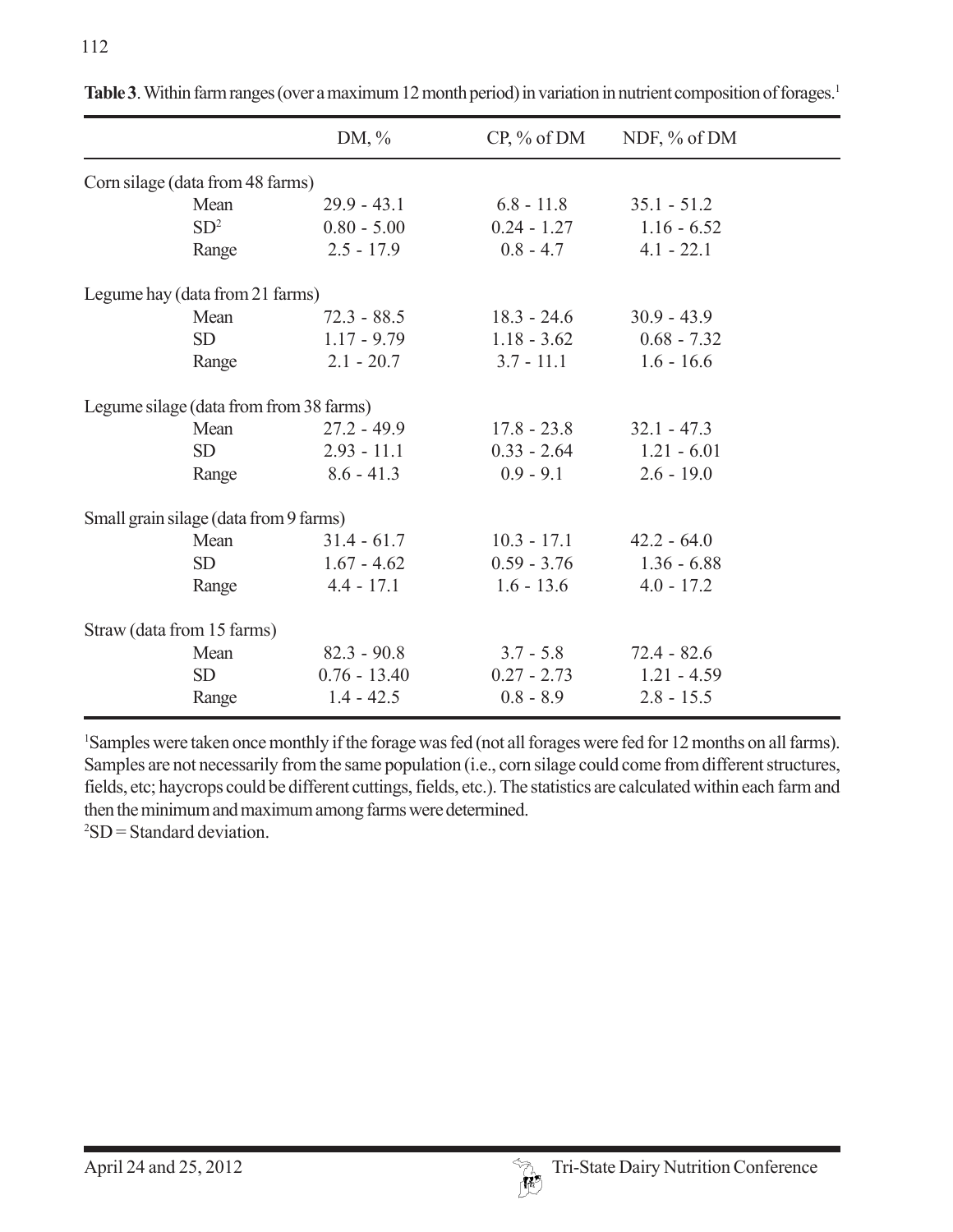|                                               | DM, $\%$ | $CP, \%$ of DM | NDF, % of DM |  |
|-----------------------------------------------|----------|----------------|--------------|--|
| Corn grain (data from 27 farms)               |          |                |              |  |
| Mean                                          | 85.3     | 8.4            | 11.3         |  |
| SD <sup>2</sup>                               | 1.67     | 0.43           | 1.30         |  |
| CV <sup>2</sup>                               | 2.0      | 5.1            | 11.5         |  |
| Range                                         | 4.6      | 1.2            | 3.7          |  |
| High moisture corn grain (data from 23 farms) |          |                |              |  |
| Mean                                          | 68.8     | 8.1            | 11.6         |  |
| <b>SD</b>                                     | 3.04     | 0.58           | 1.87         |  |
| <b>CV</b>                                     | 4.4      | 7.2            | 16.1         |  |
| Range                                         | 9.5      | 1.8            | 5.9          |  |
| Dried distillers grains (data from 11 farms)  |          |                |              |  |
| Mean                                          | 89.9     | 30.4           | 32.6         |  |
| <b>SD</b>                                     | 1.31     | 1.02           | 2.25         |  |
| <b>CV</b>                                     | 1.5      | 3.4            | 6.9          |  |
| Range                                         | 3.6      | 2.9            | 6.4          |  |
| Soybean meal (data from 18 farms)             |          |                |              |  |
| Mean                                          | 88.3     | 52.4           | 8.7          |  |
| <b>SD</b>                                     | 0.91     | 1.05           | 0.95         |  |
| <b>CV</b>                                     | 1.0      | 2.0            | 10.9         |  |
| Range                                         | 2.5      | 2.3            | 3.1          |  |
| Wet brewers grains (data from 11 farms)       |          |                |              |  |
| Mean                                          | 22.9     | 31.3           | 49.1         |  |
| <b>SD</b>                                     | 1.70     | 2.03           | 2.60         |  |
| <b>CV</b>                                     | 7.4      | 6.5            | 5.3          |  |
| Range                                         | 5.5      | 6.3            | 8.1          |  |

1 Samples were taken monthly if the concentrate was fed (not all feeds were fed for 12 months on all farms). Samples are not necessarily from the same population (i.e., different lots, multiple sources, etc.). The statistics are calculated within each farm and then averaged across farms.

 $2SD = Standard deviation$  and  $CV = coefficient$  of variation.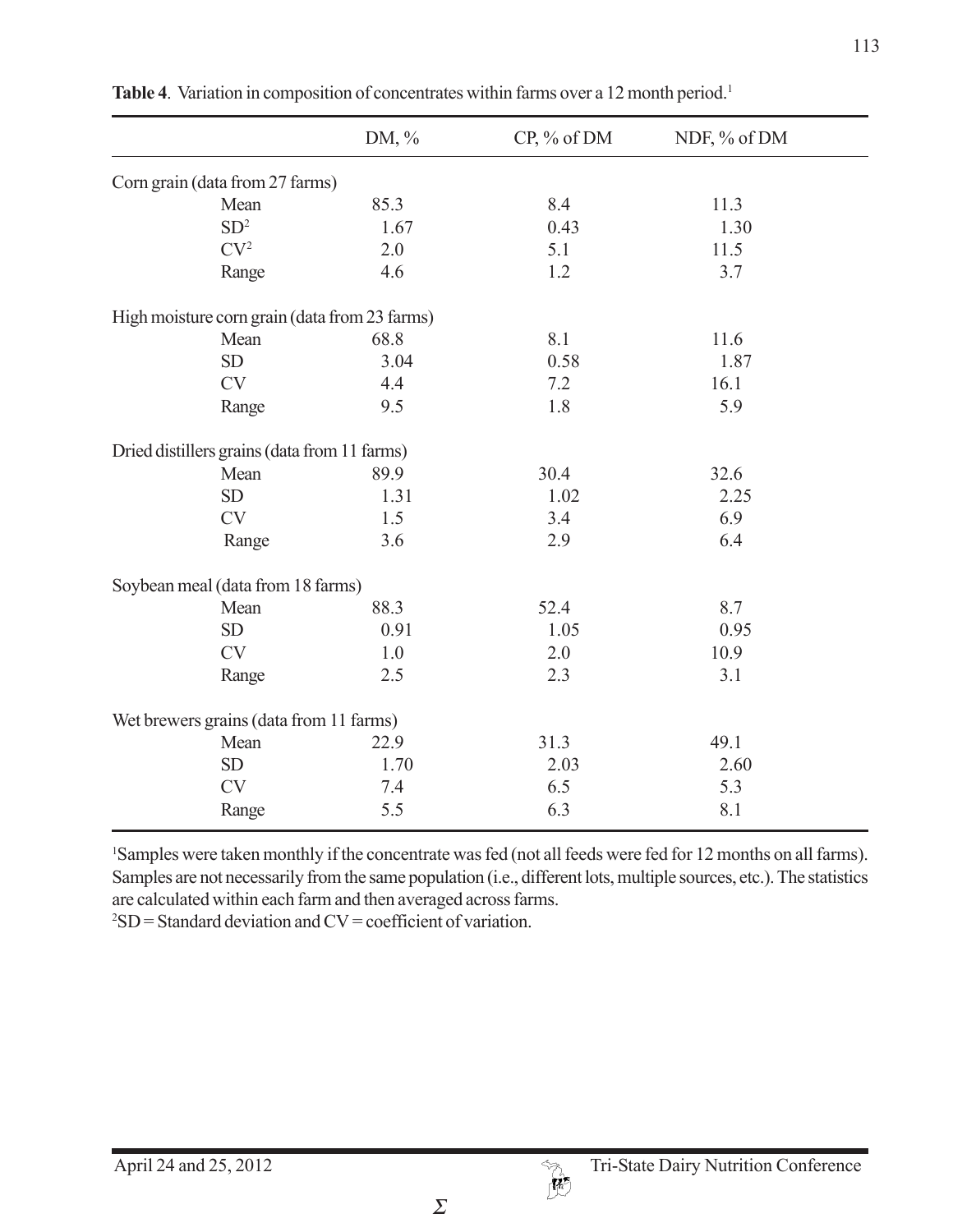114

|                                               | DM, $\%$      | $CP, \%$ of DM | NDF, % of DM  |
|-----------------------------------------------|---------------|----------------|---------------|
| Corn grain (data from 27 farms)               |               |                |               |
| Mean                                          | $83.0 - 86.5$ | $7.8 - 9.2$    | $9.9 - 13.3$  |
| SD <sup>2</sup>                               | $0.39 - 4.50$ | $0.18 - 1.14$  | $0.40 - 2.70$ |
| Range                                         | $1.0 - 10.0$  | $0.5 - 2.7$    | $1.2 - 7.7$   |
| High moisture corn grain (data from 23 farms) |               |                |               |
| Mean                                          | $57.3 - 77.6$ | $6.9 - 9.1$    | $7.9 - 23.6$  |
| <b>SD</b>                                     | $0.69 - 5.76$ | $0.24 - 0.89$  | $0.64 - 5.85$ |
| Range                                         | $1.5 - 19.4$  | $0.8 - 3.2$    | $1.9 - 18.9$  |
| Dried distillers grains (data from 12 farms)  |               |                |               |
| Mean                                          | $86.9 - 91.8$ | $28.1 - 39.6$  | $31.2 - 34.5$ |
| <b>SD</b>                                     | $0.58 - 2.22$ | $0.64 - 1.97$  | $1.12 - 5.05$ |
| Range                                         | $1.7 - 5.4$   | $1.5 - 6.2$    | $3.1 - 11.9$  |
| Soybean meal (data from 18 farms)             |               |                |               |
| Mean                                          | $87.2 - 91.2$ | $49.6 - 53.6$  | $8.0 - 11.0$  |
| <b>SD</b>                                     | $0.29 - 3.25$ | $0.29 - 3.69$  | $0.22 - 3.16$ |
| Range                                         | $0.7 - 8.6$   | $0.6 - 4.4$    | $0.5 - 14.9$  |
| Wet brewers grains (data from 11 farms)       |               |                |               |
| Mean                                          | $21.0 - 24.8$ | $25.0 - 34.3$  | $45.8 - 54.4$ |
| <b>SD</b>                                     | $1.15 - 2.58$ | $1.47 - 3.15$  | $1.41 - 3.66$ |
| Range                                         | $3.7 - 9.2$   | $4.7 - 10.0$   | $3.0 - 12.0$  |

**Table 5.** Within farm ranges (over a maximum 12 month period) in variation in nutrient composition of concentrates.<sup>1</sup>

1 Samples were taken monthly if the concentrate was fed (not all feeds were fed for 12 months on all farms). Samples are not necessarily from the same population (i.e., different lots, multiple sources, etc.). The statistics are calculated within each farm and then the minimum and maximum among farms were determined.  $2SD = Standard deviation$ .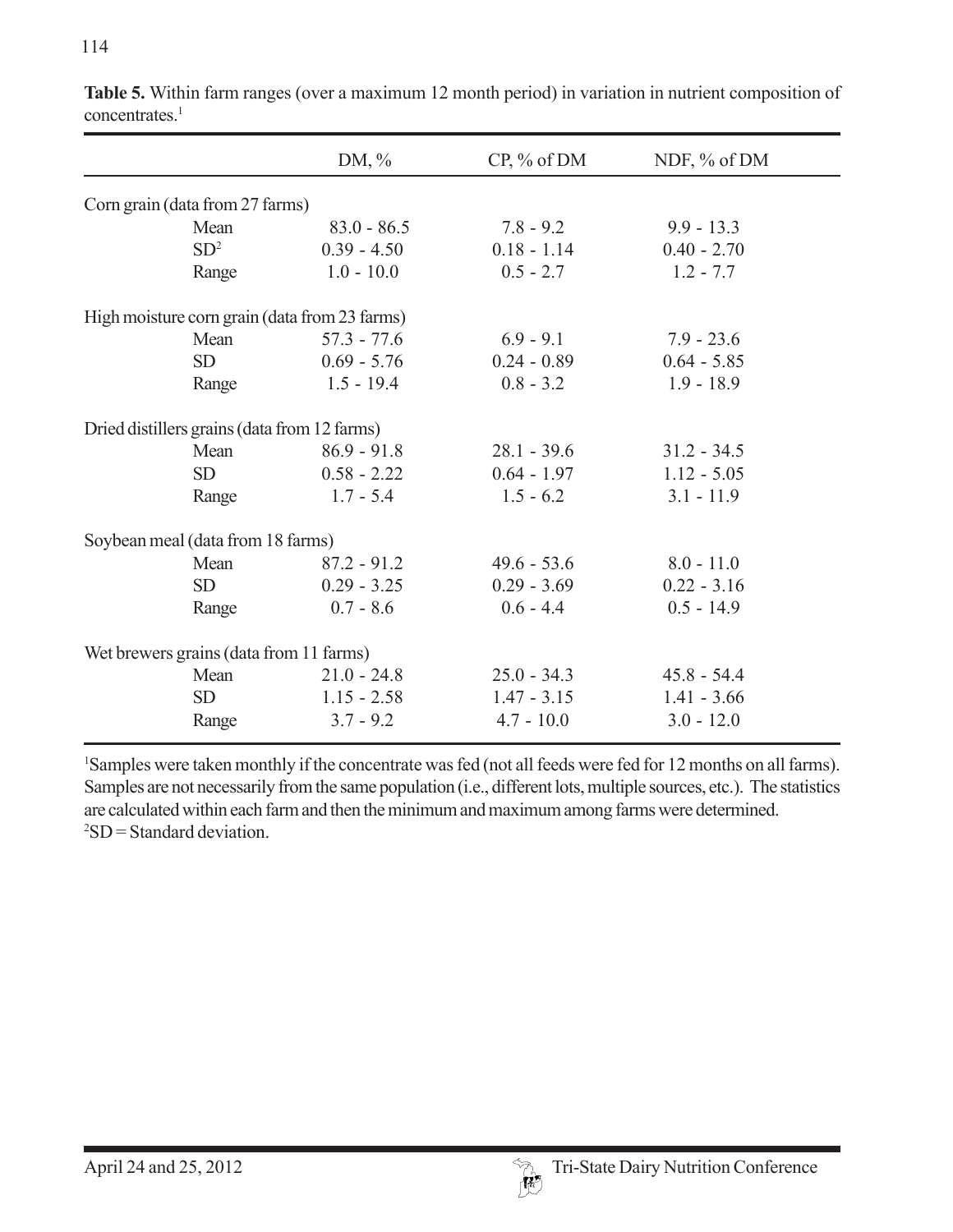|                         | DM, $\%$ |                 | $CP, \%$ of DM |           | NDF, % of DM |           |  |
|-------------------------|----------|-----------------|----------------|-----------|--------------|-----------|--|
|                         | Mean     | SD <sup>2</sup> | Mean           | <b>SD</b> | Mean         | <b>SD</b> |  |
| Corn silage             | 33.4     | 6.16            | 8.4            | 1.02      | 41.7         | 5.40      |  |
| Legume hay              | 91.0     | 1.13            | 21.3           | 2.70      | 38.8         | 5.23      |  |
| Legume silage           | 41.3     | 11.00           | 22.1           | 2.92      | 43.7         | 5.55      |  |
| Small grain silage      | 31.8     | 11.52           | 13.8           | 3.68      | 56.7         | 7.83      |  |
| <b>Straw</b>            | 93.4     | 1.50            | 5.4            | 2.31      | 73.1         | 7.75      |  |
| Corn grain              | 86.6     | 2.96            | 8.3            | 1.36      | 10.2         | 3.14      |  |
| High moisture corn      | 71.2     | 6.14            | 8.6            | 0.81      | 10.0         | 2.53      |  |
| Dried distillers grains | 88.0     | 1.79            | 32.0           | 4.88      | 34.9         | 5.78      |  |
| Soybean meal            | 90.9     | 2.47            | 51.4           | 4.79      | 13.4         | 6.74      |  |
| Wet brewers grains      | 24.5     | 6.34            | 29.0           | 4.43      | 50.6         | 4.61      |  |

Table 6. National population statistics for feedstuffs evaluated in the variation project.<sup>1</sup>

1 Data are from DairyOne (Ithaca, NY) for samples analyzed from May, 2010 through May, 2011.  ${}^{2}SD =$  Standard deviation.



Figure 1. Day-to-day changes in DM (%) and NDF, CP, and starch (% of DM) of corn silage and haycrop silage on two farms. The farms were chosen because the day-to-day range in nutrient composition was approximately the average for the data set (see Table 1).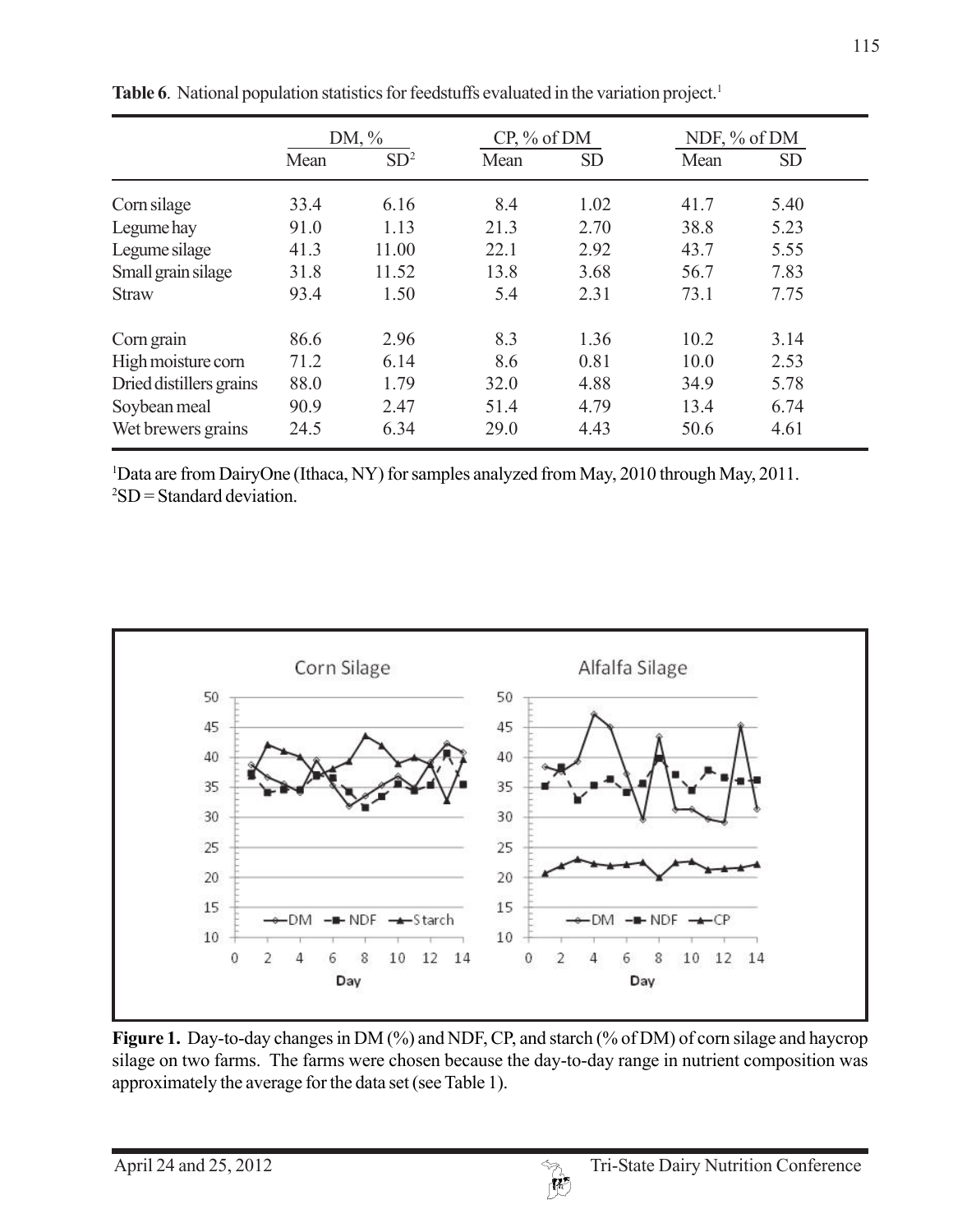

**Figure 2.** The effect of taking independent duplicate samples each day on variation in nutrient composition of corn silage (CS) and haycrop silage (HCS) on standard deviation within a farm over 14 days. Each bar is the average of the standard deviations calculated for each farm (4 farms).



**Figure 3.** The effect of blending forages on reducing variation in the TMR. Forages were sampled daily and assayed for NDF. The line designated as Mix is the concentration of forage NDF in the TMR assuming corn silage (CS) and haycrop silage each comprised 25% of the TMR and no other forages were fed (data are expressed as of DM of silage or total TMR).